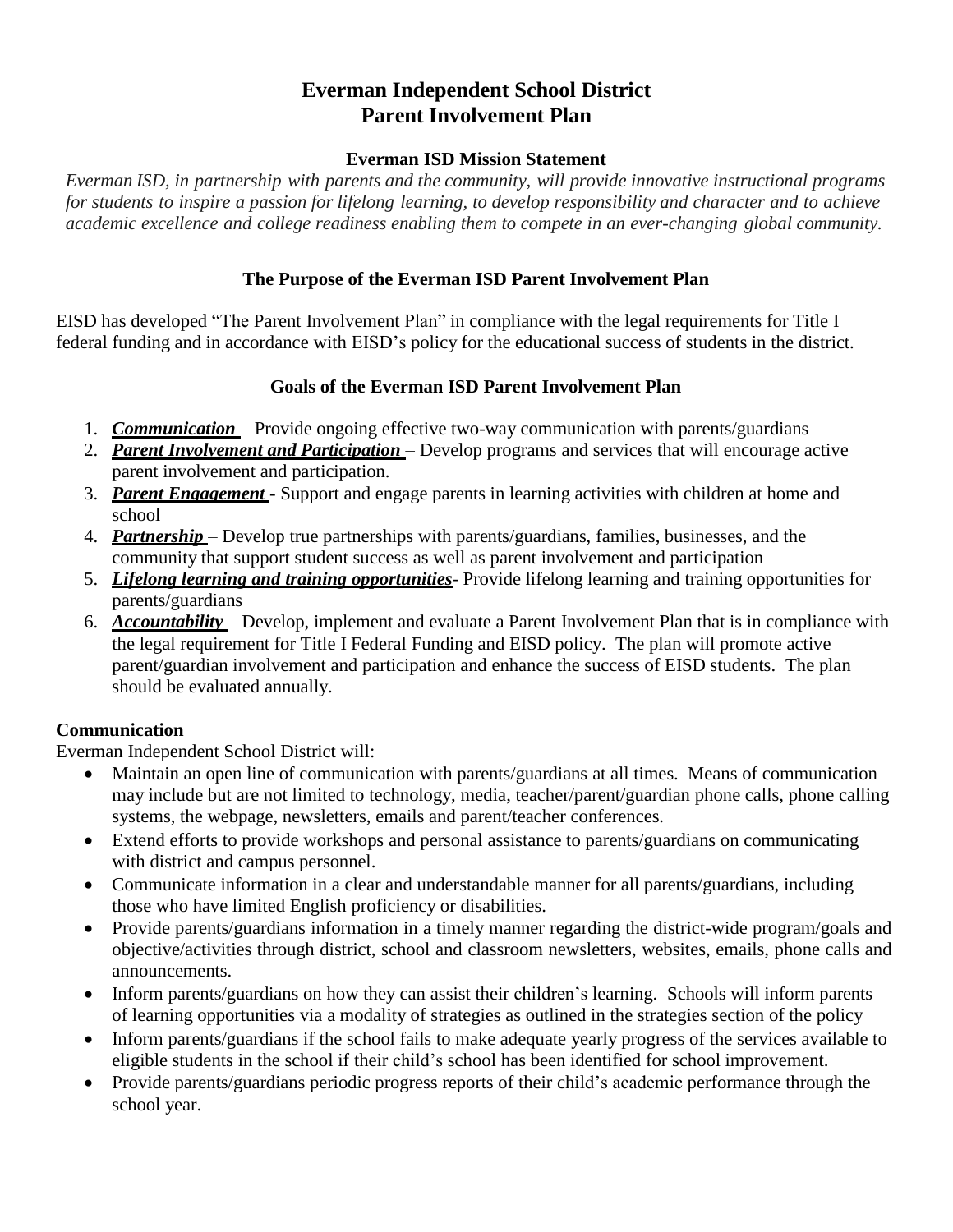#### **Partnership**

Everman Independent School District will:

- Ensure that parents/guardians are full partners in decision-making and advisory committees, as appropriate to assist in the education of their children.
- Collaborate with parents/guardians, families, and the community members to ensure all children receive a quality education.
- Develop trusting and respectful relationships among parents/guardians, families and community members.
- Ensure that all parents/guardians and families are supported as concerned and involved partners who want children to learn and achieve at the highest level, regardless of income, education, or cultural background.
- Develop strong connections among local business, community organizations and agencies to support parental involvement.
- Collaborate with local businesses to identify and implement education-friendly practices.

# **Parent Involvement and Participation**

Everman Independent School District will:

- Promote active parent/guardian involvement and participation in the education of students.
- Involve parents/guardians in the development, implementation and ongoing evaluation of a district wide Parent Involvement Plan.
- Support EISD parents/guardians to become full partners in their child's education.
- Provide a variety of activities that encourage parents to come to school.

# **Lifelong Learning and Training for Parents/Families**

Everman Independent School District will:

- Provide life-long learning opportunities for parents/guardians and families.
- Provide scholarship opportunities for parents/guardians and families who are eligible
- Include parents/guardians and family and community involvement measures in local assessment of training needs.
- Provide parent/guardian and family learning workshops on relevant topics at convenient times and places easily accessible to all families.

# **Parent Engagement**

Everman Independent School District will:

- Support and engage parents/guardians in learning activities with children at home and school.
- Provide parents/guardians support from EISD in becoming full partners in their child's education.

# **Accountability**

Everman Independent School District will:

- Develop a Parent Involvement Plan to actively involve and hold the district, parents/guardians, families, educators, and community members accountable for working together as full partners. The plan will provide the knowledge, skills, and confidence to succeed in improving achievement for all students.
- Conduct an annual evaluation of the PIP to ensure the plan is being implemented throughout the district is successful and is updated as needed.
- Publicize the EISD Parent Involvement Plan through campus and district offices and the district website.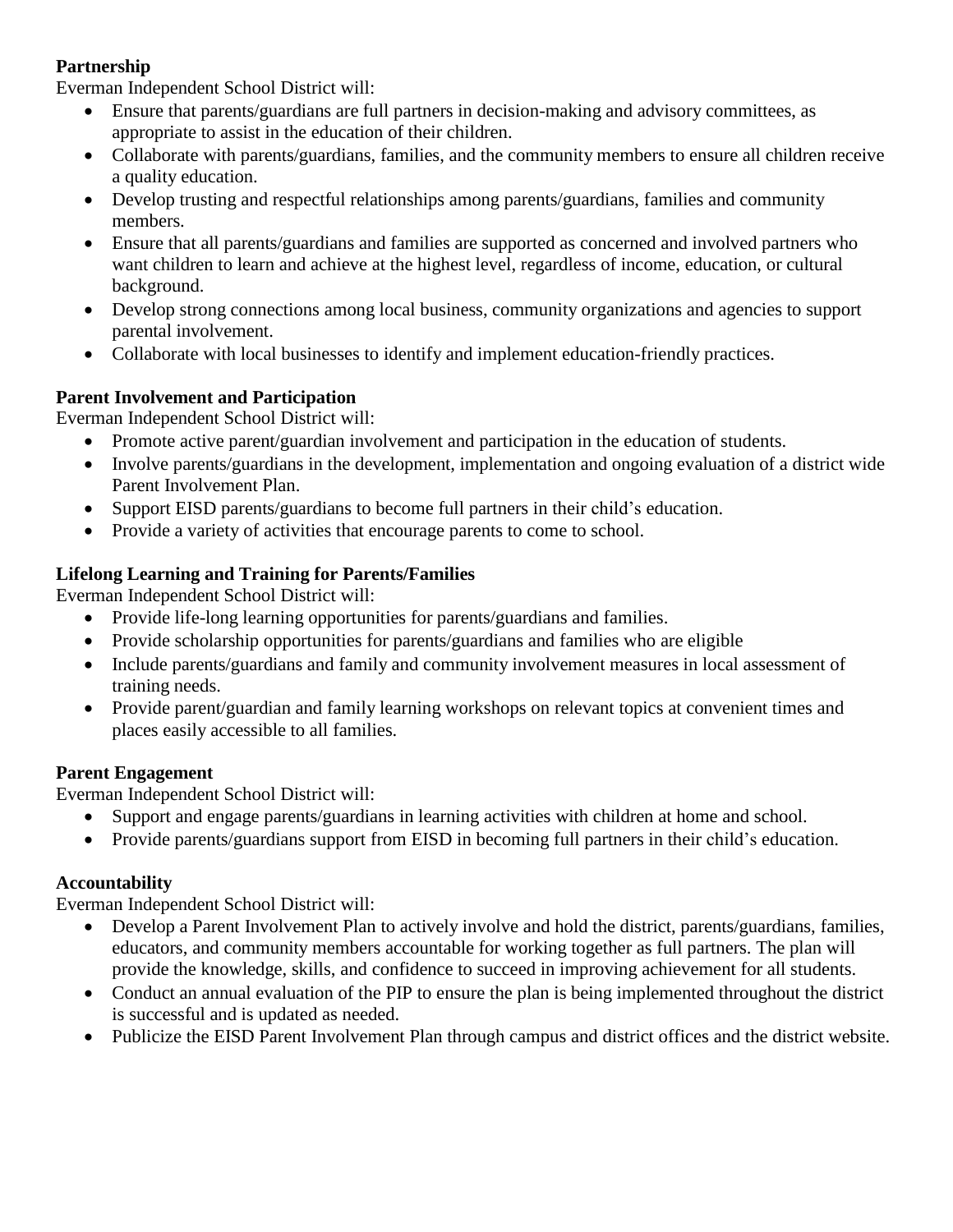# **Parent Involvement Plan Strategies**

| <b>Goals</b>           | <b>Strategies</b>                                   | <b>Evaluation</b>                                               |
|------------------------|-----------------------------------------------------|-----------------------------------------------------------------|
| <b>Communication</b>   | Media: Webpage, phone calls, parent                 | <b>Overall:</b>                                                 |
|                        | teacher conferences, parent meetings,               | The district and all schools now update their                   |
|                        | flyers, newsletters                                 | school web pages at least twice monthly. All                    |
|                        |                                                     | parent meetings are advertised well in advance                  |
|                        | Campuses strategies in communication                | of the planned meeting. All schools and the                     |
|                        | shall include parent meetings and                   | district use a newsletter to help communicate                   |
|                        | workshops for parents, booster club                 | important information to the community.                         |
|                        | meeting and programs                                |                                                                 |
|                        |                                                     | All schools distribute and implement school                     |
|                        | Communicate effectively and frequently              | compacts.                                                       |
|                        | with parents/guardians                              |                                                                 |
|                        |                                                     | All schools use the district call-out system at                 |
|                        | Distribute district newsletter regularly            | least twice monthly.                                            |
|                        | Provide student/parent/teacher compacts             | <b>Areas of Strength:</b>                                       |
|                        |                                                     | Web site communications                                         |
|                        | Maintain district websites                          | Call-outs                                                       |
|                        |                                                     | <b>Required meetings</b>                                        |
|                        | Utilize Calling system regularly                    | Safe and open atmosphere                                        |
|                        | Maintain district calendar on website               | <b>Areas of Need:</b>                                           |
|                        |                                                     | Community presentations                                         |
|                        | Provide community presentations                     |                                                                 |
|                        | regarding the district                              |                                                                 |
|                        |                                                     |                                                                 |
|                        | Provide regular press releases regarding            |                                                                 |
|                        | school events to local media                        |                                                                 |
|                        | Promote a safe and open atmosphere for              |                                                                 |
|                        | parents/guardians and families to visit the         |                                                                 |
|                        | school their children attend                        |                                                                 |
| <b>Parent</b>          | Provide annual Open House at campuses               | <b>Overall:</b>                                                 |
| <b>Involvement</b> and |                                                     | All campuses have an Open House in the fall                     |
| Participation          | Conduct parental involvement interest               | with a variety of presentations and information.                |
|                        | surveys and encourage parents to                    | There are community members who serve as                        |
|                        | volunteers                                          | Junior Achievement teachers. All schools have a                 |
|                        |                                                     | PTO. The secondary schools each have parent                     |
|                        | Recruit parents/guardians as Texas                  | meetings about college scholarships and                         |
|                        | Scholars presenters and Jr. Achievement             | enrollment. The elementary schools all have                     |
|                        | teachers                                            | curriculum nights and parent/teacher                            |
|                        |                                                     | conferences.                                                    |
|                        | Support PTO Involvement at the district             |                                                                 |
|                        | and campus levels                                   | <b>Area of Strength:</b><br>Schools have monthly parent events. |
|                        |                                                     |                                                                 |
|                        | Provide parent/guardian grade conferences           | <b>Area of Need:</b>                                            |
|                        |                                                     | Recruit more parents to help at campuses                        |
|                        | Provide an annual College Night for the<br>district |                                                                 |
|                        |                                                     |                                                                 |